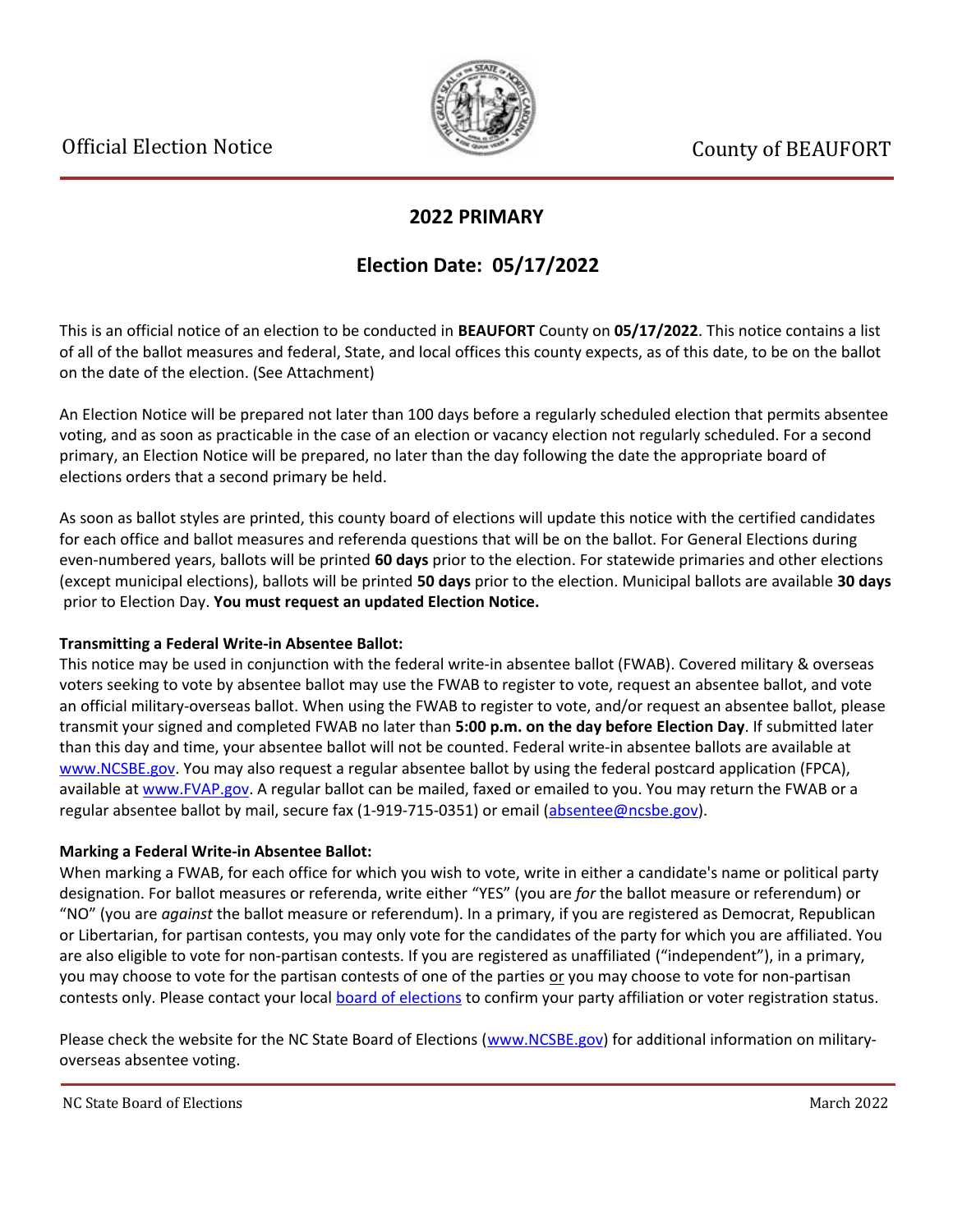# **Election Notice Of Contests and Referenda BEAUFORT BOARD OF ELECTIONS (05/17/2022)**

### **BEAUFORT BOARD OF ELECTIONS (05/17/2022)**

|                  | <b>CANDIDATE NAME</b>                     | <b>NAME ON BALLOT</b>          | <b>PARTY</b> |
|------------------|-------------------------------------------|--------------------------------|--------------|
| <b>US SENATE</b> |                                           |                                |              |
|                  | <b>JAMES CARR</b>                         | James L. Carr, Jr.             | <b>DEM</b>   |
|                  | ROBERT COLON                              | Robert Colon                   | <b>DEM</b>   |
|                  | ALYSSIA HAMMOND                           | Alyssia Rose-Katherine Hammond | <b>DEM</b>   |
|                  | CONSTANCE JOHNSON                         | Constance (Lov) Johnson        | <b>DEM</b>   |
|                  | <b>TOBIAS LAGRONE</b>                     | <b>Tobias LaGrone</b>          | <b>DEM</b>   |
|                  | <b>BRENDAN MAGINNIS</b>                   | B. K. Maginnis                 | <b>DEM</b>   |
|                  | <b>EVERETTE NEWTON</b>                    | <b>Rett Newton</b>             | DEM          |
|                  | <b>MARCUS WILLIAMS</b>                    | Marcus W. Williams             | <b>DEM</b>   |
|                  | <b>GREGORY ANTOINE</b>                    | Greg Antoine                   | <b>DEM</b>   |
|                  | <b>CHERI BEASLEY</b>                      | Cheri Beasley                  | <b>DEM</b>   |
|                  | PATRICE BOOKER                            | Chrelle Booker                 | <b>DEM</b>   |
|                  | <b>MARJORIE EASTMAN</b>                   | Marjorie K. Eastman            | <b>REP</b>   |
|                  | <b>DAVID FLAHERTY</b>                     | David Flaherty                 | <b>REP</b>   |
|                  | <b>BENJAMIN GRIFFITHS</b>                 | Benjamin E. Griffiths          | <b>REP</b>   |
|                  | <b>KENNETH HARPER</b>                     | Kenneth Harper, Jr.            | <b>REP</b>   |
|                  | PATRICK MCCRORY                           | Pat McCrory                    | <b>REP</b>   |
|                  | <b>CHARLES MOSS</b>                       | <b>Charles Kenneth Moss</b>    | <b>REP</b>   |
|                  | LICHIA SIBHATU                            | Lichia Sibhatu                 | REP          |
|                  | DEBORA TSHIOVO                            | Debora Tshiovo                 | <b>REP</b>   |
|                  | <b>BRADLEY WALKER</b>                     | Mark Walker                    | <b>REP</b>   |
|                  | <b>JENNIFER BANWART</b>                   | Jen Banwart                    | <b>REP</b>   |
|                  | LEE BRIAN                                 | Ms. Lee A. Brian               | <b>REP</b>   |
|                  | <b>LEONARD BRYANT</b>                     | Leonard L. Bryant              | <b>REP</b>   |
|                  | THEODORE BUDD                             | <b>Ted Budd</b>                | <b>REP</b>   |
|                  | ANDREW BULECZA                            | Drew Bulecza                   | <b>REP</b>   |
| 03               | US HOUSE OF REPRESENTATIVES DISTRICT      |                                |              |
|                  | <b>BARBARA GASKINS</b>                    | Barbara D. Gaskins             | <b>DEM</b>   |
|                  | <b>JOSEPH SWARTZ</b>                      | Joe Swartz                     | <b>DEM</b>   |
|                  | ANTHONY COWDEN                            | Tony Cowden                    | <b>REP</b>   |
|                  | <b>ERIC EARHART</b>                       | <b>Eric Earhart</b>            | REP          |
|                  | <b>BRIAN FRIEND</b>                       | <b>Brian Michael Friend</b>    | <b>REP</b>   |
|                  | <b>GREGORY MURPHY</b>                     | Greg Murphy                    | <b>REP</b>   |
|                  | <b>GEORGE PAPASTRAT</b>                   | George J. Papastrat            | <b>REP</b>   |
| <b>SEAT 05</b>   | <b>NC SUPREME COURT ASSOCIATE JUSTICE</b> |                                |              |
|                  | <b>VICTORIA PRINCE</b>                    | Victoria E. Prince             | <b>REP</b>   |
|                  | APRIL WOOD                                | April C. Wood                  | REP          |
|                  | <b>CURTIS ALLEN</b>                       | <b>Trey Allen</b>              | <b>REP</b>   |
|                  | <b>NC COURT OF APPEALS JUDGE SEAT 09</b>  |                                |              |
|                  | ELIZABETH FRESHWATER SMITH                | <b>Beth Freshwater Smith</b>   | REP          |
|                  | <b>DONNA STROUD</b>                       | Donna Stroud                   | <b>REP</b>   |
|                  | <b>NC COURT OF APPEALS JUDGE SEAT 11</b>  |                                |              |
|                  | MICHAEL STADING                           | Michael J. Stading             | <b>REP</b>   |